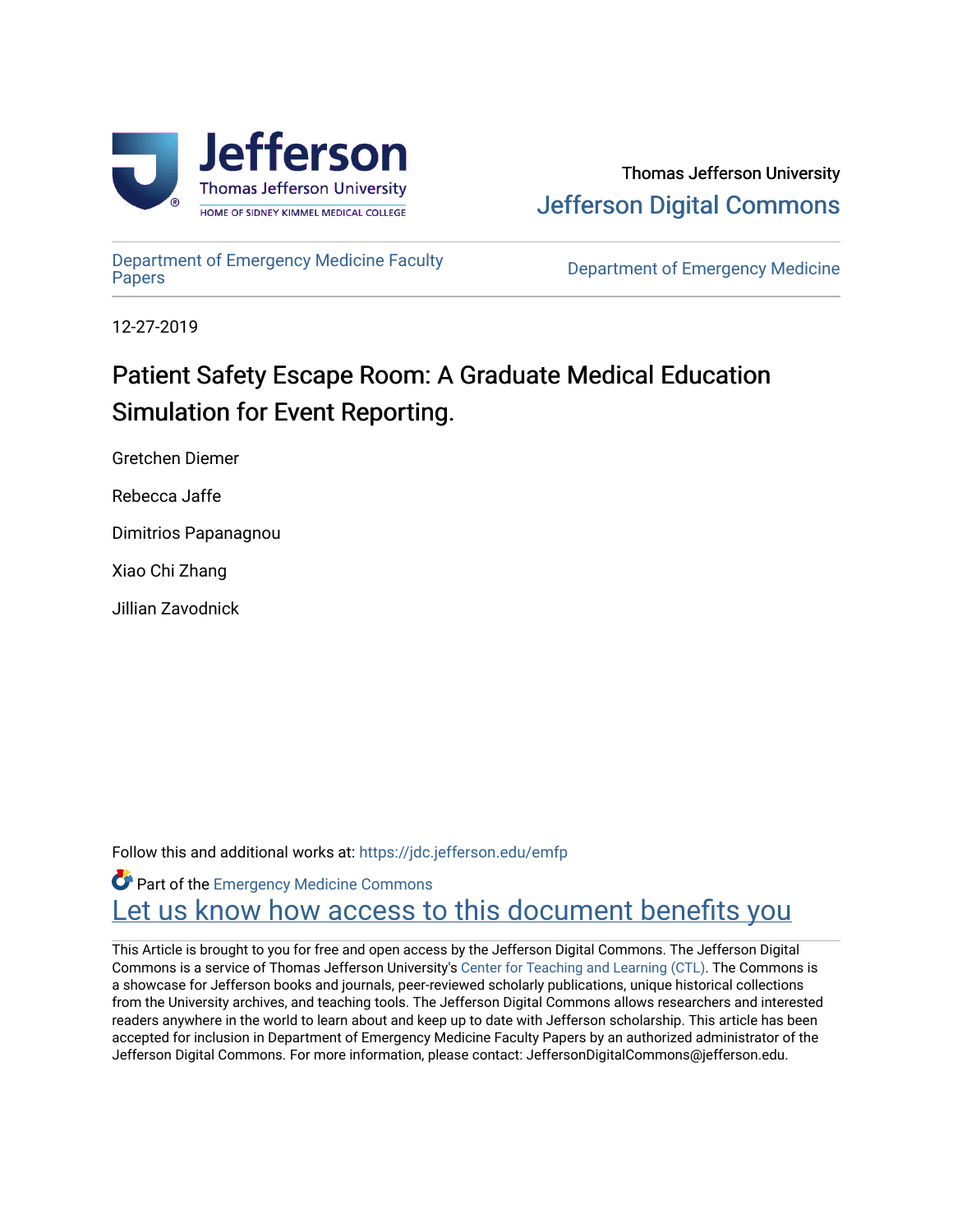# **Patient Safety Escape Room: A Graduate Medical Education Simulation for Event Reporting**

Gretchen Diemer, MD\*, Rebecca Jaffe, MD, Dimitrios Papanagnou, MD, Xiao Chi Zhang, MD, MS, Jillian Zavodnick, MD

\*Corresponding author: gretchen.diemer@jefferson.edu

#### **Abstract**

**Introduction:** Although residents are on the front lines of patient care, they enter few formal patient safety reports on the adverse events and near misses they witness. Demonstrating the rationale and mechanics of reporting may improve this. **Methods:** We designed and implemented an escape room patient safety simulation to incorporate active learning, gamification, and adult learning theory into intern patient safety onboarding. Interns from all sponsoring institution programs participated, identifying, mitigating, and reporting a range of patient safety hazards. Props and faculty time were the major resources required. **Results:** One hundred twenty interns participated in this simulation in June 2018. Forty-one percent reported previous training on reporting errors, and only 5% had previously entered an event report. Average confidence in ability to identify patient safety hazards improved after the simulation from 6.35 to 8.00 on a 10-point rating scale. The simulation was rated as relevant or highly relevant to practice by 96% of interns. **Discussion:** Several factors contribute to a low error-reporting rate among house staff. We developed a simulation modeled on popular escape room activities to increase awareness of safety hazards and ensure familiarity with the actual online reporting system our interns will use in the clinical environment.

#### **Keywords**

Patient Safety, Simulation, Gamification, Risk Management, Error Reporting, Event Reporting

#### **Educational Objectives**

After completing this session, learners will be able to:

- 1. Identify and mitigate patient safety hazards.
- 2. Enter an event report using an online event-reporting system.
- 3. Apply teamwork skills to address patient safety issues.

#### **Introduction**

Teaching patient safety and error reporting to graduate medical education audiences is challenging. Students and residents are on the front lines of care, which demands training in pertinent safety practices including how to use voluntary error-reporting systems.<sup>1-3</sup> If effectively engaged, learners can provide critical information to better identify the drivers of patient harm.<sup>4,5</sup> Unfortunately, resident and fellow physicians rarely submit incident reports. The Accreditation Council for Graduate Medical

#### **Citation:**

Diemer G, Jaffe R, Papanagnou D, Zhang XC, Zavodnick J. Patient safety escape room: a graduate medical education simulation for event reporting. MedEdPORTAL. 2019;15:10868. [https://doi.org/10.15766/mep\\_2374-8265.10868](https://doi.org/10.15766/mep_2374-8265.10868)

Education clinical learning environment report found that few resident trainees appreciated the benefits of this practice.<sup>6</sup> On a more local front, a survey of house staff at Thomas Jefferson University Hospital identified a lack of comfort with how to report an error and what to actually report as significant barriers to reporting, especially for learners in their first year of graduate training.

To engage incoming PGY 1 trainees during orientation to our local safety priorities and the use of our voluntary reporting system, we created a version of a simulated escape room. We hypothesized that creating a patient safety escape room simulation would allow us to address the aforementioned learning objectives more effectively than a simple didactic through the incorporation of active learning and gamification. The decision to use the escape room as the educational medium for this initiative was rooted in adult learning theory. Escape rooms are live-action, team-based games where players must work together, solve clues, and complete a series of mind-bending, fitness-challenging tasks to escape the room in less than 60 minutes[.7](#page-7-0)

Participatory learning experiences such as the escape room<sup>8</sup> engage adults both cognitively and affectively. Adults are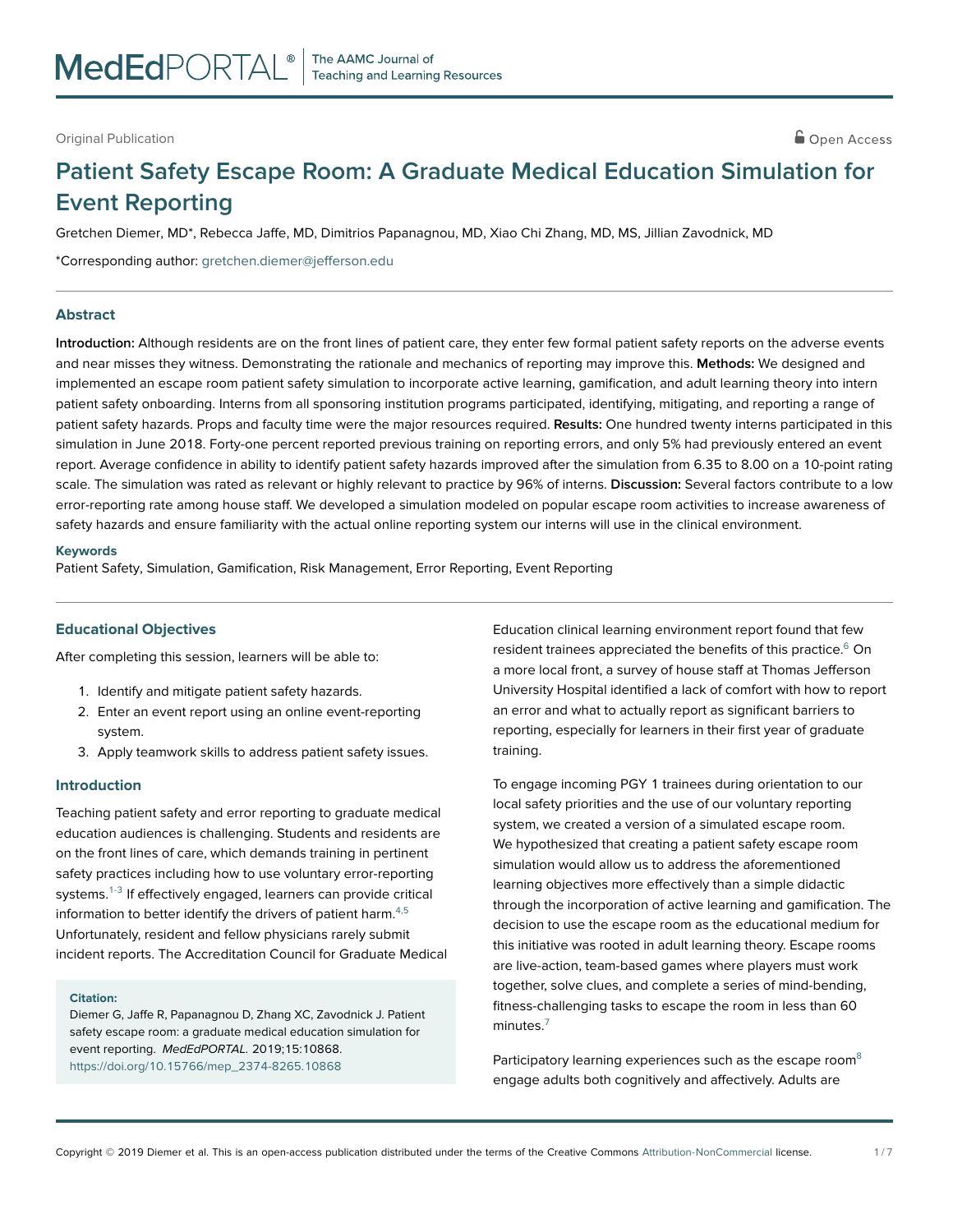experiential learners and learn from active participation in, and reflection on, a specific activity or experience. Kolb breaks down experiential learning into four discrete stages: concrete experience, observations and reflections, formalization/generalizations of concepts, and testing concepts in new situations.<sup>9</sup> These stages of the learning cycle can be further simplified into the stages of feeling, watching, thinking, and doing, respectively.<sup>10</sup> By actively participating in an escape room, the participant is engaged in a concrete experience and then has the opportunity to reflect on that experience in the form of debriefing, which assists in forming a generalization of the experience. Generalizations can then be applied to new situations, as the learning cycle repeats. Escape rooms, which can be facilitated naturally through simulation, authentically support adult learning.<sup>9</sup> Our simulation distinguishes itself from Zhang, Lee, Rodriguez, Rudner, Chan, and Papanagnou,<sup>8</sup> who describe the onetime use of a commercial escape room experience to foster team-building skills. Our simulation is also different from the patient safety room of horrors of Farnan et al. $11$  in that, instead of individually and statically identifying safety hazards, our learners actively work in teams to identify and mitigate hazards while solving a puzzle and actively practice entering an error report to document their findings.

In our curriculum, interns from multiple specialties worked together to identify and mitigate patient safety hazards that could potentially be encountered in hospitalized patients' rooms and enter an error report to ultimately escape the room.

# **Methods**

#### Development

A working group composed of faculty clinicians, simulation and patient safety experts, and medical education fellows developed two hospital-based cases. The working group identified hospital safety priorities and associated safety hazards by group consensus; standardized chart formatting and content; and aligned chart content, room setup, and patient safety hazards for each scenario. The implementation team also recruited and trained simulation facilitators.

We assigned 120 incoming interns to 16 teams, composed of seven to eight members per team. Teams participated in the escape room challenges as part of their required residency orientation in June 2018. The goal of the escape room was for each team to identify a predetermined set of serious patient safety hazards and successfully log them into the event-reporting system (CS STARS) within 20 minutes to successfully escape the room.

We conducted a pilot of the escape room activity during the week prior to orientation with 35 rising PGY 2 internal medicine (IM) residents to test proof of concept, evaluate necessary timing and flow, and solicit feedback from learners on necessary improvements.

#### Equipment

Two escape room cases were developed—one of a medical inpatient (the IM case) and the other of a critically ill patient in the emergency department (the emergency medicine [EM] case). See Appendix A for simulation guides and Appendices B and C for schematics and specific instructions on room setup. Because we had to accommodate a large number of learners, four rooms were needed—two for each case. We ran the simulations at our university's simulation center in mock hospital rooms.

# Case 1 (IM) equipment list:

- Hospital bed.
- Mannequin.
- Computer (with internet connection to enter error report).
- Sequential compression devices.
- Isolation cart with only one gown left.
- Opened lumbar puncture kit (with sharps removed for safety).
- Identification bracelet.
- Falls risk bracelet.
- Adult diaper.
- -Yellow falls risk socks.
- Urinal.
- Soft wrist restraints.
- Incentive spirometer.
- Quick Response (QR) codes printed out on paper.
- Door sign.
- Paper chart (Appendix D: IM chart).
- Clipboard with blank list for recording hazards and clues.

#### Case 2 (EM) equipment list:

- Hospital bed.
- Mannequin (with endotracheal tube and central line).
- Computer.
- Ventilator.
- IV pole.
- Saline bag marked as penicillin.
- Saline bag marked as sedation.
- Saline bag marked as nitroglycerin.
- Identification bracelet.
- Allergy bracelet.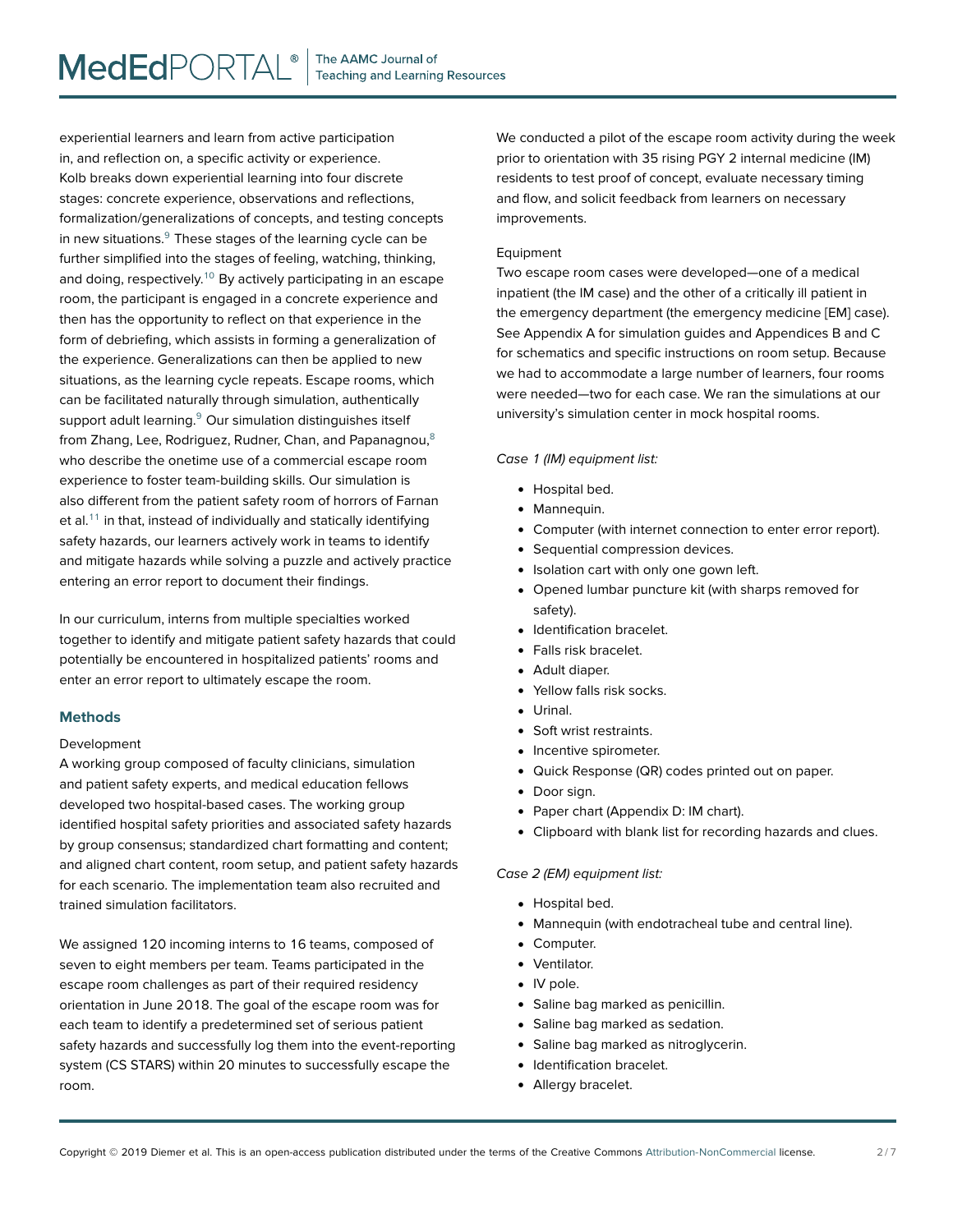- Falls risk bracelet.
- Yellow falls risk socks.
- QR codes printed out on paper.
- Door sign.
- Paper chart (Appendix E: EM chart).
- Clipboard with blank list for recording hazards and clues.

#### Personnel

Each simulation room required one in-room facilitator as a timekeeper to ensure adequate progress toward the team's escape. (See Appendices F and G for facilitator versions of charts.) A second observer was situated in the simulation control room to accurately evaluate the learning activity. This second observer is not mandatory for the implementation of the simulation. Two supervisors (referred to as traffic controllers) were present to orient each group on arrival and ensure smooth transitions between simulation rooms and then to the final debriefing room. Finally, two faculty cofacilitated closing debriefing sessions after each set of four learner groups completed their second simulation. To accommodate 120 learners in four simulations rooms and effectively debrief them, we required a total 12 facilitators. (See Appendix H for a description of facilitator roles.)

# Implementation

During the room setup, we planted 14 patient safety hazards in the EM case and 18 in the IM case. We used QR codes to link a subset of these safety hazards to information sheets containing best practices for the associated safety priority. Three of the information sheets further contained clues. (See Appendix I for an example QR code with clue and teaching pearl; see Appendices B and C for specific instructions on setting up each room.) Clues were either the log-in, password, or patient identifier for the event-reporting system, all three of which were necessary to enter an event report. QR codes were revealed when team members took active steps to mitigate the hazards. For example, lowering a too-high bed to an appropriate height revealed a QR code on the wall behind the bed. Applying the sequential compression device to the mannequin revealed a QR code hidden inside the boot.

We generated QR codes using a free online program [\(https://www.qr-code-generator.com\)](https://www.qr-code-generator.com). Our patient safety office assisted us in creating dummy log-ins for the reporting system, enabling us to use the actual online system the interns would use in their real practice without our simulated error reports being aggregated as actual reports and sent to institutional safety officers.

Prior to the session, all learners heard a 15-minute didactic describing the institutional safety priorities (see Appendix J for the didactic template) and demonstrating the local eventreporting system, including how to navigate the site and how to complete the necessary fields. Setup for the four rooms required approximately 1 hour. We scheduled 16 randomly assigned, mixed-specialty teams of interns throughout the afternoon (Appendix K: sample schedule for 120 learners). Upon arrival, we verbally described the goals and objectives of the session. We explained the logistics and flow of the session and conducted a technology check, using a QR code linking to session instructions. Instructions were limited, asking only that teams identify safety hazards, write them down, and enter an event report containing the hazard list to escape. We described what information was necessary to enter an event report but withheld the association between QR codes and clues.

Groups completed their first case (20 minutes), debriefed on teamwork practices (10 minutes), completed the second case (20 minutes), and then attended the large-group debrief on safety concepts (30 minutes).

# Assessment

This exercise was designed to be formative for participating interns. Learners completed pre- and postsurveys regarding their previous training in event reporting, their self-reported comfort with patient safety topics, and whether they had ever entered an event report (i.e., in medical school). Assessment of teams included how many hazards they identified and whether they successfully entered an event report (Appendices L and M).

The simulation exercise was evaluated in a multimodal fashion. We measured how many of the intended hazards were identified, whether additional hazards were noted, and whether teams were able to enter an event report. A voluntary session evaluation, adapted from Brookfield's Critical Incident Questionnaire, captured qualitative feedback about the session (Appendix N). Residents also provided comments recommending improvements for subsequent iterations.

#### Debriefing

After the first simulation, learners and observers completed a teamwork assessment for their group, using the Jefferson Teamwork Observation Guide (JTOG; Appendix O). We used the JTOG responses to prompt discussion of team dynamics during the debriefing after the first case.

Upon completion of both escape rooms, teams reported to a large conference room for a group debriefing, cofacilitated by two faculty members. The goal for this debriefing was to highlight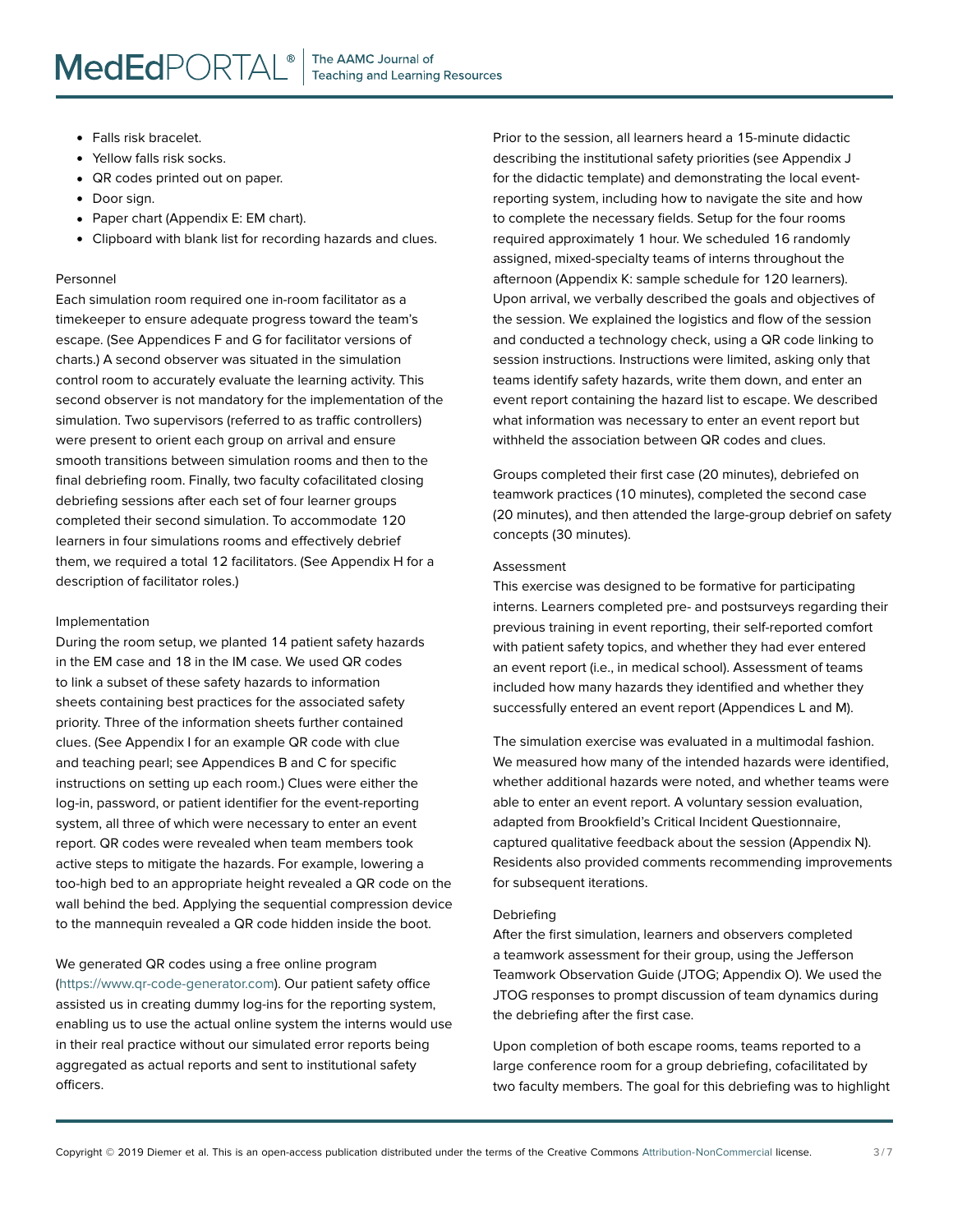any trends and observations across groups. The cofacilitators used an objective-oriented approach to their facilitation, focusing on patient safety concerns and teamwork skills.

The feedback capture grid (Figure) guided the debriefing. Cofacilitators made use of a dry-erase board in the conference room to capture comments made by resident participants. The debriefing began with a focus on behaviors that were helpful (to reinforce these behaviors); this developed into a conversation on what could have been improved or performed differently to optimize results. Residents commented on any ideas, innovations, or interventions applicable to their internship. Finally, cofacilitators captured questions that came up during the debriefing in the grid's questions quadrant to provide answers and appropriate links to resources.

# **Results**

Table 1 shows participant characteristics, including whether learners had received prior training in event reporting and whether they had previously submitted an event report.

Participants were asked to rate their confidence in their abilities to identify patient safety hazards both before and after the session. A total of 106 interns completed the presurvey, and 102 interns completed the postsurvey. Mean confidence prior to the session on a 10-point scale (1 = low confidence,  $10 = high$ confidence) was 6.35 and improved to 8.00 after the session  $(p < .001)$ .

#### **Table 1.** Participant Characteristics

| <b>Specialty</b>          | No. (%) of<br>PGY 1s<br>Responding | <b>Received Prior</b><br><b>Training in</b><br><b>Event Reporting</b> | <b>Previously</b><br>Entered an<br><b>Event Report</b> |
|---------------------------|------------------------------------|-----------------------------------------------------------------------|--------------------------------------------------------|
| Anesthesiology            | 9(90)                              | 5                                                                     | n                                                      |
| Emergency medicine        | 12 (86)                            |                                                                       |                                                        |
| Otolaryngology            | 3(60)                              |                                                                       |                                                        |
| Family medicine           | 8(80)                              | 5                                                                     |                                                        |
| Internal medicine         | 28 (76)                            | 17                                                                    |                                                        |
| Neurology                 | 8(89)                              | 2                                                                     |                                                        |
| Pediatric neurology       | 1(100)                             |                                                                       |                                                        |
| Neurosurgery              | 1(33)                              |                                                                       |                                                        |
| Obstetrics and gynecology | 4 (57)                             |                                                                       |                                                        |
| Orthopedics               | 3(50)                              | フ                                                                     | 0                                                      |
| Pediatrics                | 13 (59)                            | 5                                                                     | っ                                                      |
| Psychiatry                | 8 (100)                            | 3                                                                     | ი                                                      |
| General surgery           | 7 (70)                             | O                                                                     | ი                                                      |
| No specialty selected     | 1(N/A)                             | O                                                                     | ი                                                      |
| Total                     | 106 (75)                           | $44^a$                                                                | 5b                                                     |

<sup>a</sup>41% of respondents.

<sup>b</sup>5% of respondents.

Sixty of the 102 residents (58.8%) strongly agreed and 37 (36.3%) agreed that the session was relevant to their practice. Only four (3.9%) were neutral about its relevance to their practice.

All teams (100%) were able to escape the room within the 20-minute limit, confirmed through the receipt of 32 total event reports. [Tables 2](#page-5-0) and [3](#page-5-0) show the rate of identifying the planned hazards for the IM and EM cases, respectively.

# **Discussion**

Our team-based simulation of an escape room successfully reinforced our hospital's patient safety priorities for the



**Figure.** Feedback capture grid for large-group debriefing.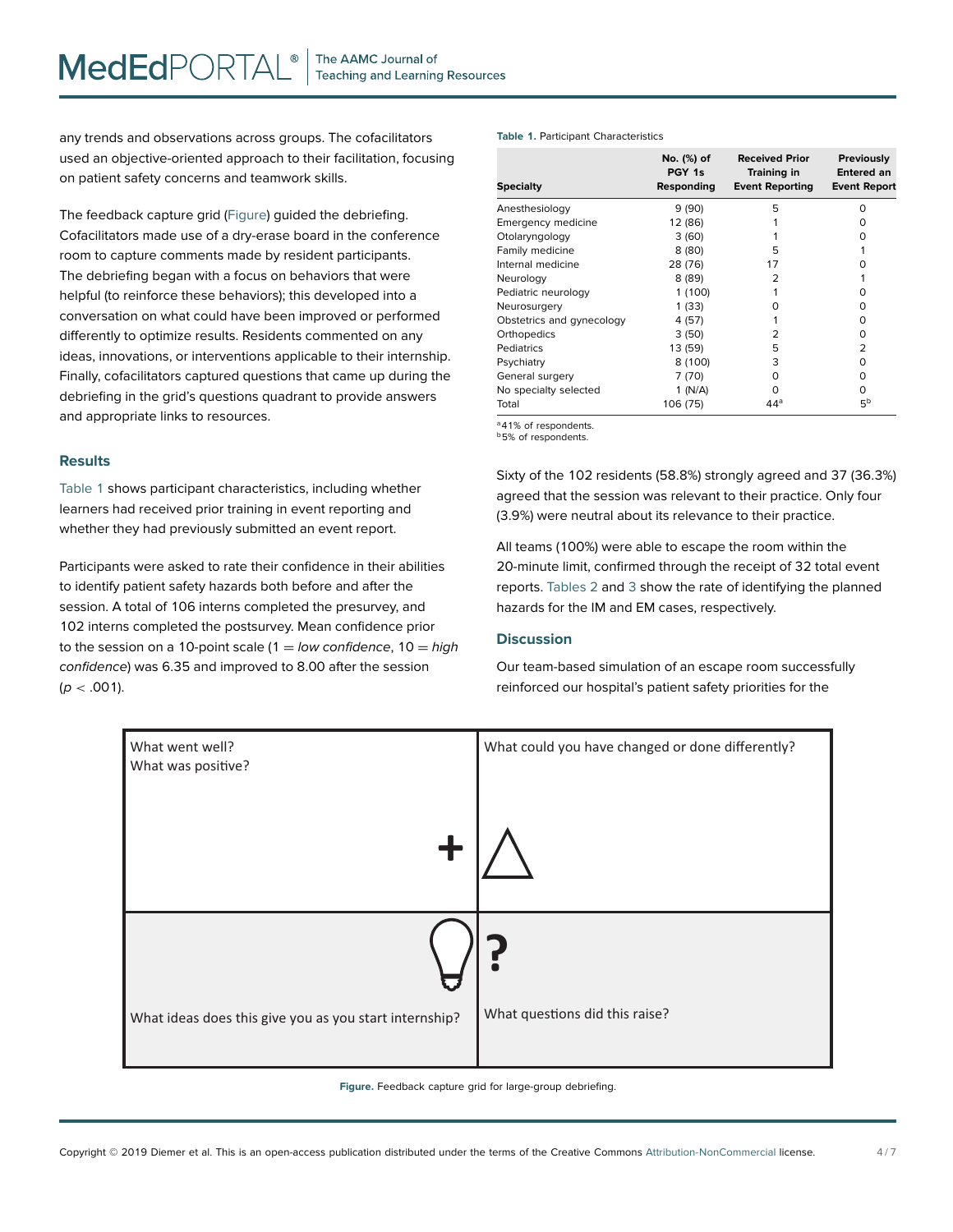<span id="page-5-0"></span>

| <b>Table 2.</b> Number of Teams That Identified a Planted Hazard in the IM Case |  |
|---------------------------------------------------------------------------------|--|
|---------------------------------------------------------------------------------|--|

| <b>Safety Priority</b>             | <b>IM Case Hazards</b>                       | No. Teams Identifying<br>Hazard (out of 16) |
|------------------------------------|----------------------------------------------|---------------------------------------------|
| Hand hygiene                       | Sink broken                                  | 16                                          |
| Procedure safety                   | Lumbar puncture tray not cleaned up (sharps) | 16                                          |
| Falls                              | Bed rails down                               | 15                                          |
| Deep venous thrombosis prophylaxis | Sequential compression boots not on patient  | 15                                          |
| <b>Restraints</b>                  | Restraints (no order)                        | 14                                          |
| Hospital-acquired infection        | No gowns in isolation cart                   | 13                                          |
| Skin safety                        | Tourniquet on                                | 12                                          |
| Hospital-acquired infection        | Spirometry out of reach                      | 12                                          |
| Falls                              | Fall bracelet not on patient                 | 11                                          |
| Skin safety                        | Diaper on patient                            | 9                                           |
| Falls                              | Bed elevated                                 | 9                                           |
| Falls                              | Fall socks not on patient                    | 8                                           |
| Procedure safety                   | Consent filled out wrong                     | 5                                           |
| Procedure safety                   | No time-out                                  | 5                                           |
| Skin safety                        | Patient not turned                           | 5                                           |
| Procedure safety                   | Incomplete procedure note                    | 5                                           |
| Falls                              | Bed not locked                               | 5                                           |
| Documentation                      | Copy-forward error in chart                  |                                             |

Abbreviation: IM, internal medicine.

participating 120 incoming interns across all specialties and exposed them to the actual software they will use to enter a report. We demonstrated that it is feasible to get a large number of learners through a complex active learning session and that they enjoyed the exercise and saw its applicability to their future practice.

Most of our incoming interns had not previously received training in entering patient safety event reports into an online system, and only a tiny minority had ever entered a report. This indicates a clear training gap and supports the need for innovative educational strategies at the point of entry into residency. Our simulated escape room was engaging, relevant, and timely, and it improved learner confidence in identifying safety hazards. The requirement that learners mitigate safety hazards to find

clues also trained learners in self-efficacy, reinforcing the notion that they can and should take action to prevent patient harm. Interns used our actual patient safety reporting system, exposing them to the mechanism for reporting events and improving their skill, not just their knowledge, in navigating the system.

Learners had useful ideas for improving future sessions. They requested real clinical examples of events reported, which could be done in a deidentified fashion to further engage learners in the importance of reporting. Describing any system changes or improvements resulting from the reported error would be particularly meaningful, reinforcing the cycle of improvement resulting from event reporting. The gamification element could be enhanced by integrating prizes and competition among teams,

**Table 3.** Number of Teams That Identified a Planted Hazard in the EM Case

| <b>Safety Priority</b>      | <b>EM Case Hazards</b>                  | No. Teams Identifying<br>Hazard (out of 16) |
|-----------------------------|-----------------------------------------|---------------------------------------------|
| Medication safety           | No allergy wristband                    | 15                                          |
| Falls                       | <b>Bed rails down</b>                   | 13                                          |
| Falls                       | <b>Bed elevated</b>                     | 13                                          |
| Hospital-acquired infection | Central line not dressed                | 13                                          |
| Medication safety           | Penicillin given in an allergic patient | 13                                          |
| Medication safety           | Medication not connected                | 11                                          |
| Hospital-acquired infection | Head of bed flat                        | 10                                          |
| Medication safety           | Discontinued medication still hanging   | 10                                          |
| Procedure safety            | No procedure note for central line      |                                             |
| Falls                       | Fall socks not on                       | 6                                           |
| Falls                       | No fall wristband                       | 5                                           |
| Procedure safety            | No time-out documented                  |                                             |
| Airway                      | Endotracheal tube malpositioned         |                                             |

Abbreviation: EM, emergency medicine.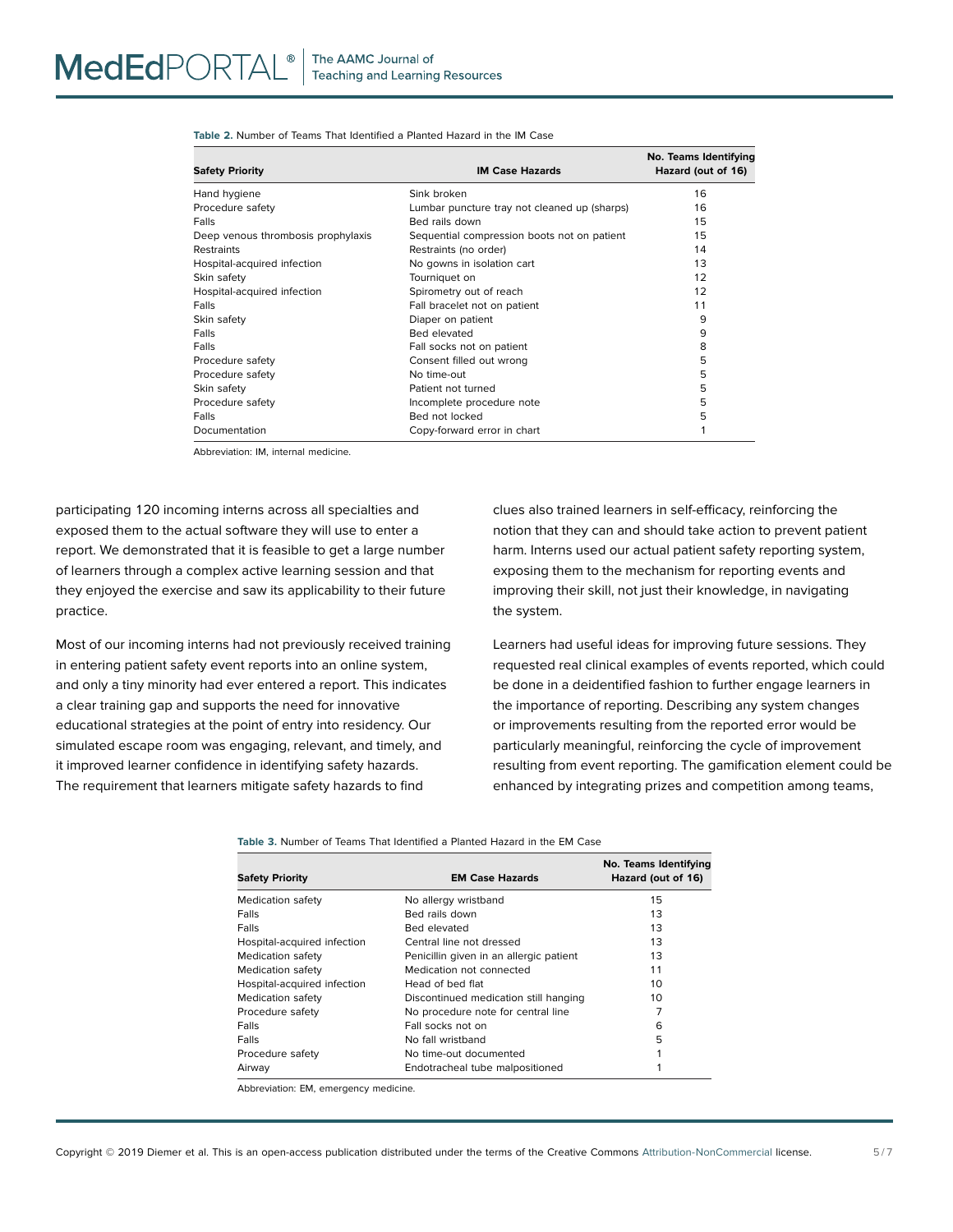although this would have to be carefully done to maintain intrinsic motivation for error reporting. Learners requested higher-acuity cases. We would expand that feedback to creating a greater variety of cases (intensive care, operating room, outpatient clinic), which would send a valuable message about the broad applicability of error reporting. Learners noted that this activity provides a great opportunity for interprofessional education, as including colleagues from nursing and other professions would help flatten hierarchy (an enemy to patient safety) and underscore our shared responsibility for maintaining a safety culture. Other learner suggestions included allowing all residents the opportunity to enter concerns into the reporting system (as opposed to one team entry), providing clearer instructions prior to the start of the activity, decreasing the size of the groups, and physically displaying a countdown of the time available to escape each room.

Limitations of this simulation include a deliberate choice to emphasize errors of commission rather than errors of omission. Prior educational curricula suggest that it is harder to identify something that is missing than something done incorrectly.[11](#page-7-0) The simulations were limited to inpatient room setups, which may have sent an unintended message that inpatient settings are the only places that errors can occur. Feedback and review of event reports indicated that learners were not always clear on exactly what to include in the escape room event report, which is an opportunity for improvement in the simulation instructions. Finally, our evaluation was limited to assessing learner confidence and perception of relevance, and we have not shown whether this training paradigm will lead to increased event-reporting rates in practice. Other barriers, such as work compression, failure of delegation, and lack of feedback about events, may have disproportionate effects on resident engagement in voluntary event reporting.

We found that learners were able to participate actively in this activity, identifying a broad range of potential patient safety hazards. All teams also completed an event report. Successful task completion suggested that PGY 1s are ready to perform these skills in the clinical environment. Learners felt that this activity was enjoyable and highly relevant, which led to excellent engagement during the activity. It is our hope that this will translate to increased event-reporting rates at our institution and a greater confidence among our house staff in their roles as patient safety advocates. If this turns out not to be the case, our experience with this activity shows that resident engagement and ability will not be at fault; rather, it will likely be due to the impact of the additional barriers mentioned above.

# **Appendices**

- A. Escape Room Simulation Case Guides.docx
- B. Case 1 (IM) Room Schematic & Instructions.docx
- C. Case 2 (EM) Room Schematic & Instructions.docx
- D. Case 1 (IM) Chart.doc
- E. Case 2 (EM) Chart.docx
- F. Case 1 (IM) Facilitator Chart.docx
- G. Case 2 (EM) Facilitator Chart.docx
- H. Facilitator Roles for Simulation.docx
- I. Sample Clue QR Code & Teaching.docx
- J. Customizable Didactic Error Reporting.pptx
- K. Sample Schedule.docx
- L. Assessment Worksheet for Case 1 (IM).docx
- M. Assessment Worksheet for Case 2 (EM).docx
- N. Escape Room Session Evaluation.doc
- O. Information on JTOG.docx

All appendices are peer reviewed as integral parts of the Original Publication.

**Gretchen Diemer, MD:** Associate Professor, Department of Medicine, Sidney Kimmel Medical College at Thomas Jefferson University; Vice Chair, Education of Medicine, Sidney Kimmel Medical College at Thomas Jefferson University; Senior Associate Dean, Graduate Medical Education and Affiliations, Sidney Kimmel Medical College at Thomas Jefferson University

**Rebecca Jaffe, MD:** Associate Professor, Department of Medicine, Sidney Kimmel Medical College at Thomas Jefferson University; Associate DIO, Clinical Learning Environment, Sidney Kimmel Medical College at Thomas Jefferson University

**Dimitrios Papanagnou, MD:** Associate Professor, Department of Emergency Medicine, Sidney Kimmel Medical College at Thomas Jefferson University; Vice Chair, Education of Emergency Medicine, Sidney Kimmel Medical College at Thomas Jefferson University; Associate Dean, Faculty Development, Sidney Kimmel Medical College at Thomas Jefferson University

**Xiao Chi Zhang, MD, MS:** Instructor, Department of Emergency Medicine, Sidney Kimmel Medical College at Thomas Jefferson University

**Jillian Zavodnick, MD:** Clinical Assistant Professor, Department of Medicine, Sidney Kimmel Medical College at Thomas Jefferson University

**Disclosures** None to report.

**Funding/Support** None to report.